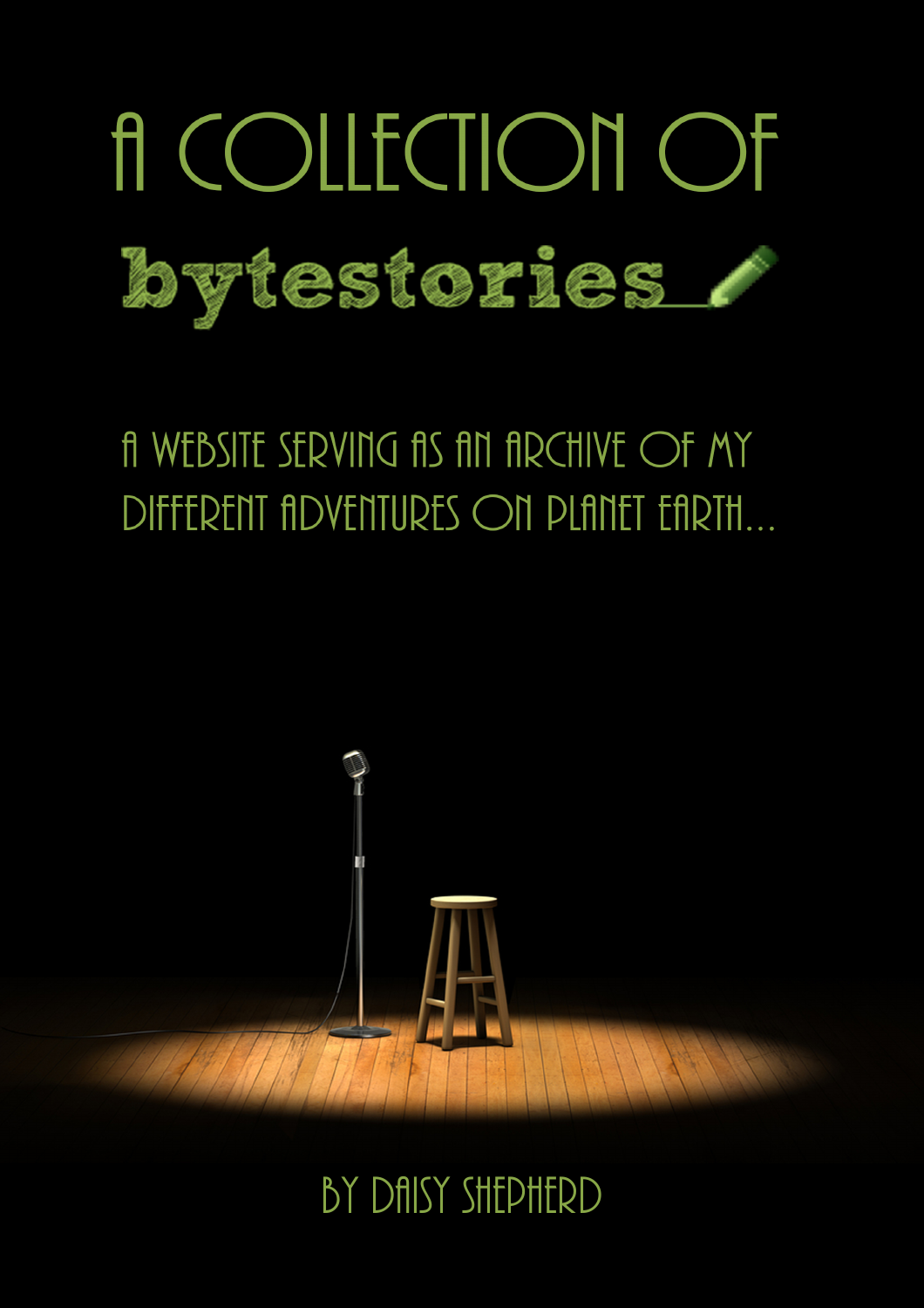## **Contents**

| <b>Story Title</b>  | Page           |
|---------------------|----------------|
| <b>Fat Chinas</b>   | 2              |
| Stand up really?    | 3              |
| <b>About Author</b> | $\overline{4}$ |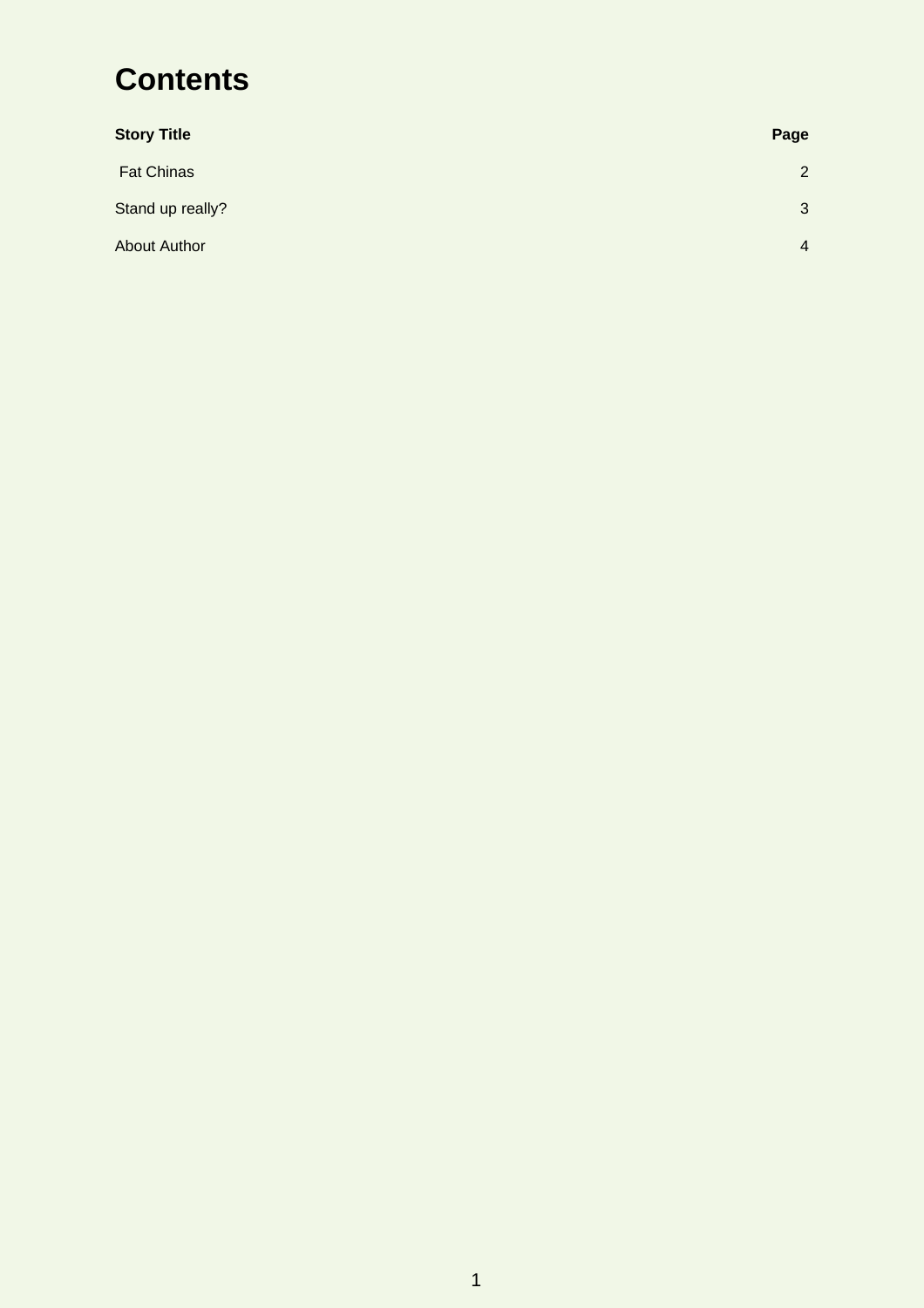### <span id="page-2-0"></span> **Fat Chinas**

So I was at a friends christening and have reached that stage in life where people look at you with sympathy or fear as you sit there on your lonesome!

I am quite happy on my own but people assume that unless you have a man or some brats in tow then you must be unhappy! And if I got lonely someone suggested I could get a cat but I didn't like animals. Well you could always get a man, the unasked for suggestions continued; ok I replied I'll get a cat then. Anyway am sitting at this christening trying to feign interest in babies and words cannot describe my utter boredom (I do have my limits) when this boy about 7 years old decided to grace us with his presence. I was talking to his dad at the time so it made sense that he would come and annoy us. "I know how babies are made" he said, "oh great "I thought, here is a smart arse who thinks he can embarrass me. Listen kid I wanted to say, when you have died on stage trying to be funny, nothing could be more embarrassing!

"OK so tell me," I say, trying to humour him and annoy his dad. "Well boys have a penis", which he acted out pointing to the appropriate part of his body and women have Fat Chinas. Priceless, I couldn't stop laughing. "You have a budding comedian," I said to his father who initially had been shade of red I had not seen for a while but then lost his inhibitions and gave in to the laughter that was infectious. Definitely better than a cat!

#### **In Edinburgh, United Kingdom**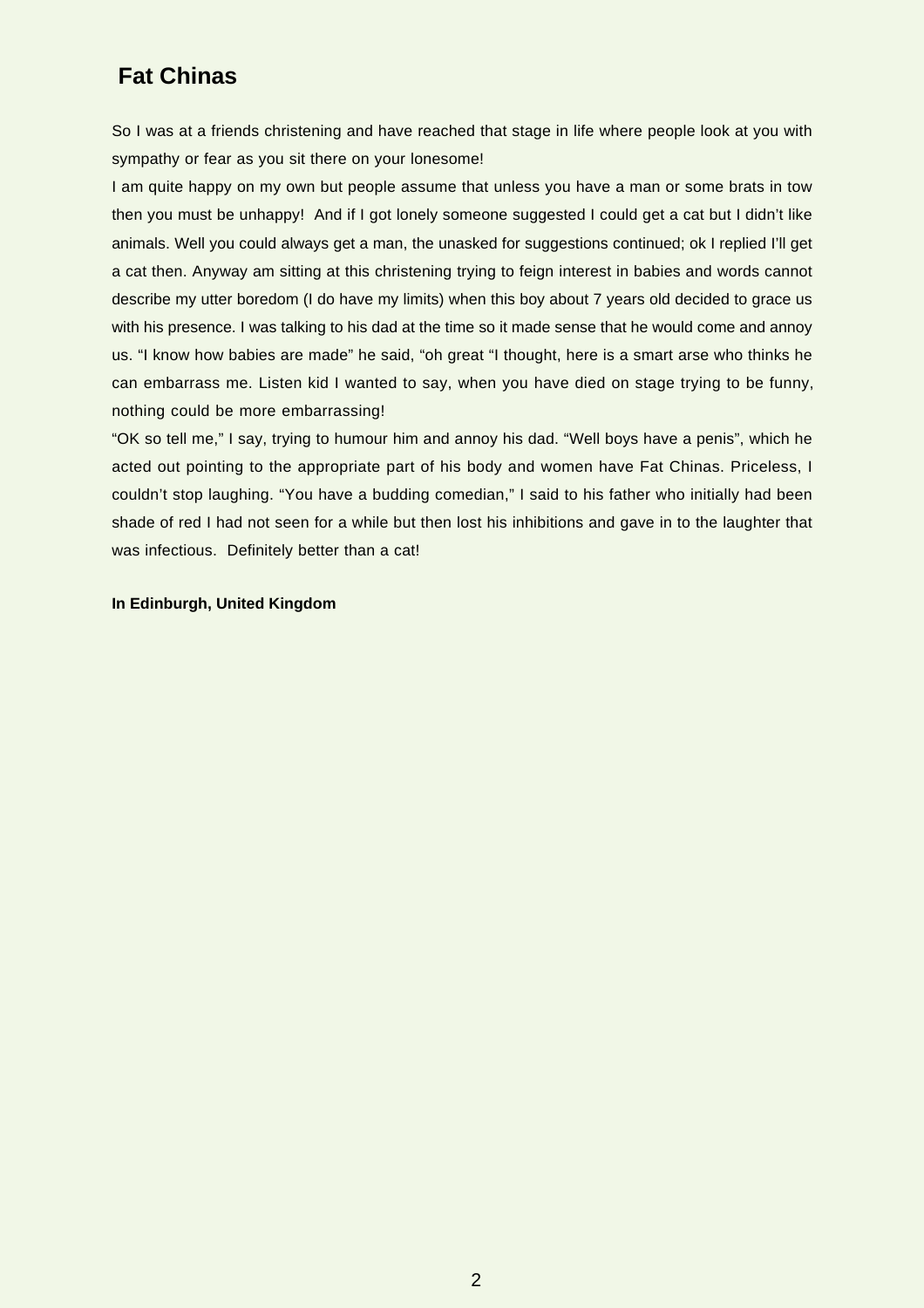## <span id="page-3-0"></span>**Stand up really?**

"Hi what's up mum?"

"I just thought I would speak to my favorite son."

"What is big brother not free?

"Yeah so I thought I would speak to my second favorite son but he's not free either so it had to be you!"

Why do children think something is up when you call them?

Can you not just want to hear their sweet voices?

Well no but you do want to know they are still alive and coping with exam pressure. So I decided to go into stand up the year my mum died 2103, as a distraction for the grieving process, or either that to get back at my children.

I remember my first ever gig, I told no none not even myself. If I was going to die on stage, it would be alone.

Having not read the small print on the comedy course I was doing I found myself, at the height of the Edinburgh fringe festival, doing my first gig. Not a great place to start because if you fail it can be quite a spectacular fall.

So I walk on stage and having practiced lifting the mic from the stand during the course. I lift the mic and the stand collapses, and I get a laugh. Not a bad start I think. And I am addicted. The adrenaline buzz, the fear of failure, the opportunity to meet younger men. No I didn't say that darling I say to my children. They took my quote out of context.

#### **In Edinburgh, Scotland, United Kingdom**